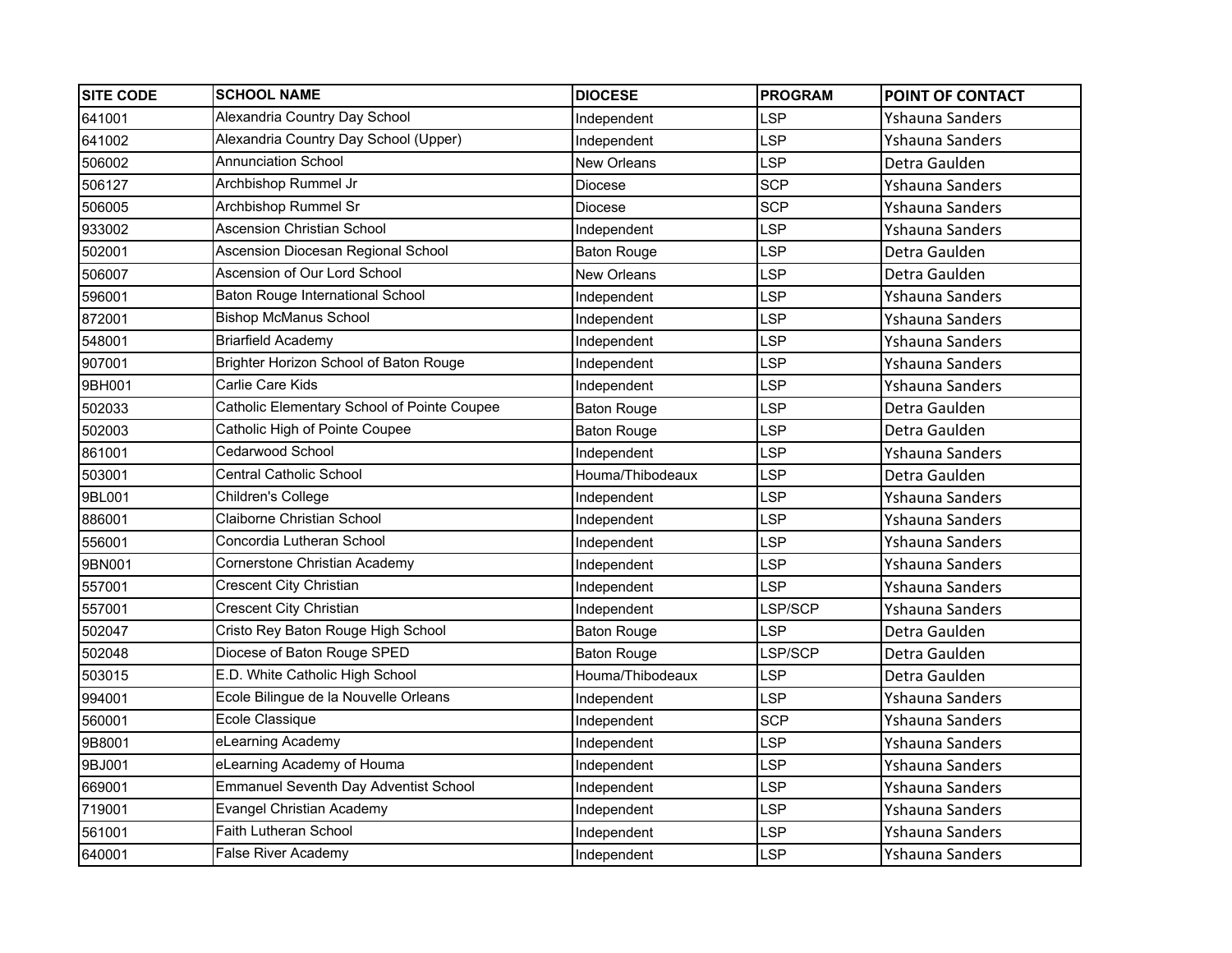| 579001 | Family Community Christian School                  | Independent        | <b>LSP</b> | Yshauna Sanders |
|--------|----------------------------------------------------|--------------------|------------|-----------------|
| 538001 | Family Worship Christian Academy                   | Independent        | LSP        | Yshauna Sanders |
| 550001 | Franklin Academy                                   | Independent        | LSP        | Yshauna Sanders |
| 729001 | Gardere Community Christian School                 | Independent        | <b>LSP</b> | Yshauna Sanders |
| 582001 | Gethsemane Christian Academy                       | Independent        | LSP        | Yshauna Sanders |
| 506157 | Good Shepherd Nativity Mission School              | New Orleans        | LSP        | Detra Gaulden   |
| 705001 | Greater Baton Rouge Hope Academy                   | Independent        | LSP/SCP    | Yshauna Sanders |
| 705001 | Greater Baton Rouge Hope Academy                   | Independent        | LSP        | Yshauna Sanders |
| 504007 | Holy Family Catholic School                        | Lafayette          | <b>LSP</b> | Detra Gaulden   |
| 502005 | Holy Family School                                 | <b>Baton Rouge</b> | LSP        | Detra Gaulden   |
| 502006 | <b>Holy Ghost School</b>                           | <b>Baton Rouge</b> | LSP        | Detra Gaulden   |
| 503003 | <b>Holy Rosary School</b>                          | Houma/Thibodeaux   | LSP        | Detra Gaulden   |
| 501003 | Holy Savior Menard Central High School             | Alexandria         | <b>LSP</b> | Detra Gaulden   |
| 503004 | <b>Holy Savior School</b>                          | Houma/Thibodeaux   | LSP        | Detra Gaulden   |
| 702001 | Hosanna Christian Academy                          | Independent        | LSP        | Yshauna Sanders |
| 9B7001 | <b>HYPE Academy</b>                                | Independent        | LSP        | Yshauna Sanders |
| 505002 | Immaculate Conception Cathedral School             | Lake Charles       | LSP/SCP    | Detra Gaulden   |
| 722001 | Jehovah Jireh Christian Academy                    | Independent        | LSP        | Yshauna Sanders |
| 889001 | Jewish Community Day School                        | Independent        | LSP        | Yshauna Sanders |
| 667001 | John Paul The Great Academy                        | Independent        | LSP        | Yshauna Sanders |
| 993001 | Knights Academy and High School                    | Independent        | LSP        | Yshauna Sanders |
| 9B4001 | Lakeside Christian                                 | Independent        | LSP        | Yshauna Sanders |
| 927001 | Life of Christ Christian Academy/Alternative       | Independent        | LSP        | Yshauna Sanders |
| 989001 | Light City Christian Academy                       | Independent        | LSP        | Yshauna Sanders |
| 898001 | Louisiana New School Academy                       | Independent        | <b>LSP</b> | Yshauna Sanders |
| 616001 | Lutheran High School                               | Independent        | LSP        | Yshauna Sanders |
| 651001 | Lynn Oaks School DBA St. Bernard Christian Academy | Independent        | LSP        | Yshauna Sanders |
| 9BG001 | Madison STEAM Academy                              | Independent        | LSP        | Yshauna Sanders |
| 704001 | Martin Luther King Jr. Christian Academy           | Independent        | LSP        | Yshauna Sanders |
| 502007 | Mater Dolorosa School                              | Baton Rouge        | <b>LSP</b> | Detra Gaulden   |
| 612001 | McKanstry Preparatory School/Little Scholars       | Independent        | LSP        | Yshauna Sanders |
| 6A7001 | McKinney Byrd Academy                              | Independent        | LSP        | Yshauna Sanders |
| 621001 | McMillian's First Steps CCDC                       | Independent        | LSP        | Yshauna Sanders |
| 502008 | <b>Most Blessed Sacrament School</b>               | <b>Baton Rouge</b> | LSP        | Detra Gaulden   |
| 897001 | New Orleans Adventist Academy                      | Independent        | <b>LSP</b> | Yshauna Sanders |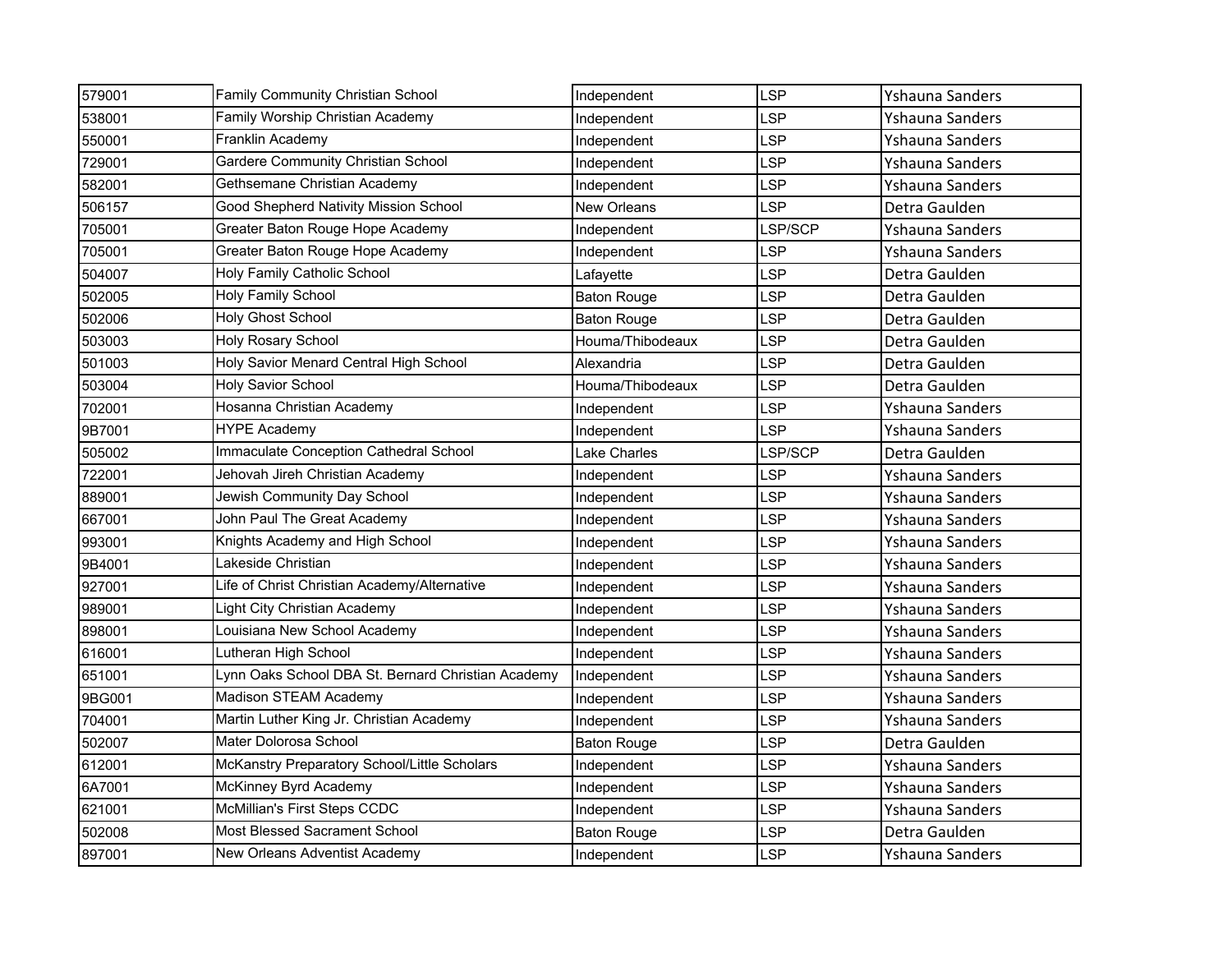| 874001 | Northeast Baptist School           | Independent        | <b>LSP</b> | Yshauna Sanders |
|--------|------------------------------------|--------------------|------------|-----------------|
| 735001 | Northlake Christian School         | Independent        | LSP        | Yshauna Sanders |
| 656001 | Old Bethel Christian Academy       | Independent        | LSP        | Yshauna Sanders |
| 714001 | Open Door Christian Academy        | Independent        | LSP        | Yshauna Sanders |
| 714002 | Open Door Christian Academy        | Independent        | LSP        | Yshauna Sanders |
| 500008 | Our Lady of Fatima School          | Shreveport         | LSP        | Detra Gaulden   |
| 506041 | Our Lady of Perpetual Help School  | <b>New Orleans</b> | LSP        | Detra Gaulden   |
| 506043 | Our Lady of Prompt Succor School   | <b>New Orleans</b> | LSP        | Detra Gaulden   |
| 506044 | Our Lady of Prompt Succor School   | <b>New Orleans</b> | <b>LSP</b> | Detra Gaulden   |
| 506034 | Our Lady of the Lake               | Diocese            | <b>SCP</b> | Detra Gaulden   |
| 505005 | Our Lady Queen of Heaven           | Diocese            | <b>SCP</b> | Yshauna Sanders |
| 505006 | Our Lady's School                  | Lake Charles       | LSP/SCP    | Detra Gaulden   |
| 506046 | Pope John Paul II High School      | New Orleans        | LSP        | Detra Gaulden   |
| 706001 | Prevailing Faith Christian Academy | Independent        | LSP        | Yshauna Sanders |
| 905001 | QuesTECH Learning                  | Independent        | LSP        | Yshauna Sanders |
| 711001 | Raphael Academy                    | Independent        | <b>SCP</b> | Yshauna Sanders |
| 502021 | Redemptorist Elementary School     | <b>Baton Rouge</b> | <b>LSP</b> | Detra Gaulden   |
| 506048 | Resurrection of Our Lord School    | <b>New Orleans</b> | <b>LSP</b> | Detra Gaulden   |
| 999001 | Richard Rayborn Elementary School  | Independent        | LSP        | Yshauna Sanders |
| 572001 | Ridgewood Preparatory School       | Independent        | LSP        | Yshauna Sanders |
| 652001 | Riverside Academy                  | Independent        | LSP        | Yshauna Sanders |
| 501013 | Sacred Heart School                | Alexandria         | LSP        | Detra Gaulden   |
| 5B2001 | SIHAF K12 Learning Academy         | Independent        | <b>LSP</b> | Yshauna Sanders |
| 525001 | Southfield School                  | Independent        | LSP        | Yshauna Sanders |
| 502016 | St. Alphonsus School               | <b>Baton Rouge</b> | <b>LSP</b> | Detra Gaulden   |
| 506055 | St. Alphonsus School               | <b>New Orleans</b> | LSP        | Detra Gaulden   |
| 506056 | St. Andrew the Apostle School      | New Orleans        | LSP        | Detra Gaulden   |
| 506057 | St. Angela Merici School           | New Orleans        | LSP        | Detra Gaulden   |
| 501014 | St. Anthony of Padua School        | Alexandria         | LSP        | Detra Gaulden   |
| 506059 | St. Anthony School                 | New Orleans        | <b>LSP</b> | Detra Gaulden   |
| 506061 | St. Augustine High School          | New Orleans        | LSP        | Detra Gaulden   |
| 506159 | St. Benedict the Moor              | New Orleans        | LSP        | Detra Gaulden   |
| 506062 | St. Benilde                        | Diocese            | <b>SCP</b> | Yshauna Sanders |
| 503007 | St. Bernadette School              | Houma/Thibodeaux   | LSP        | Detra Gaulden   |
| 506066 | St. Charles Catholic High School   | New Orleans        | <b>LSP</b> | Detra Gaulden   |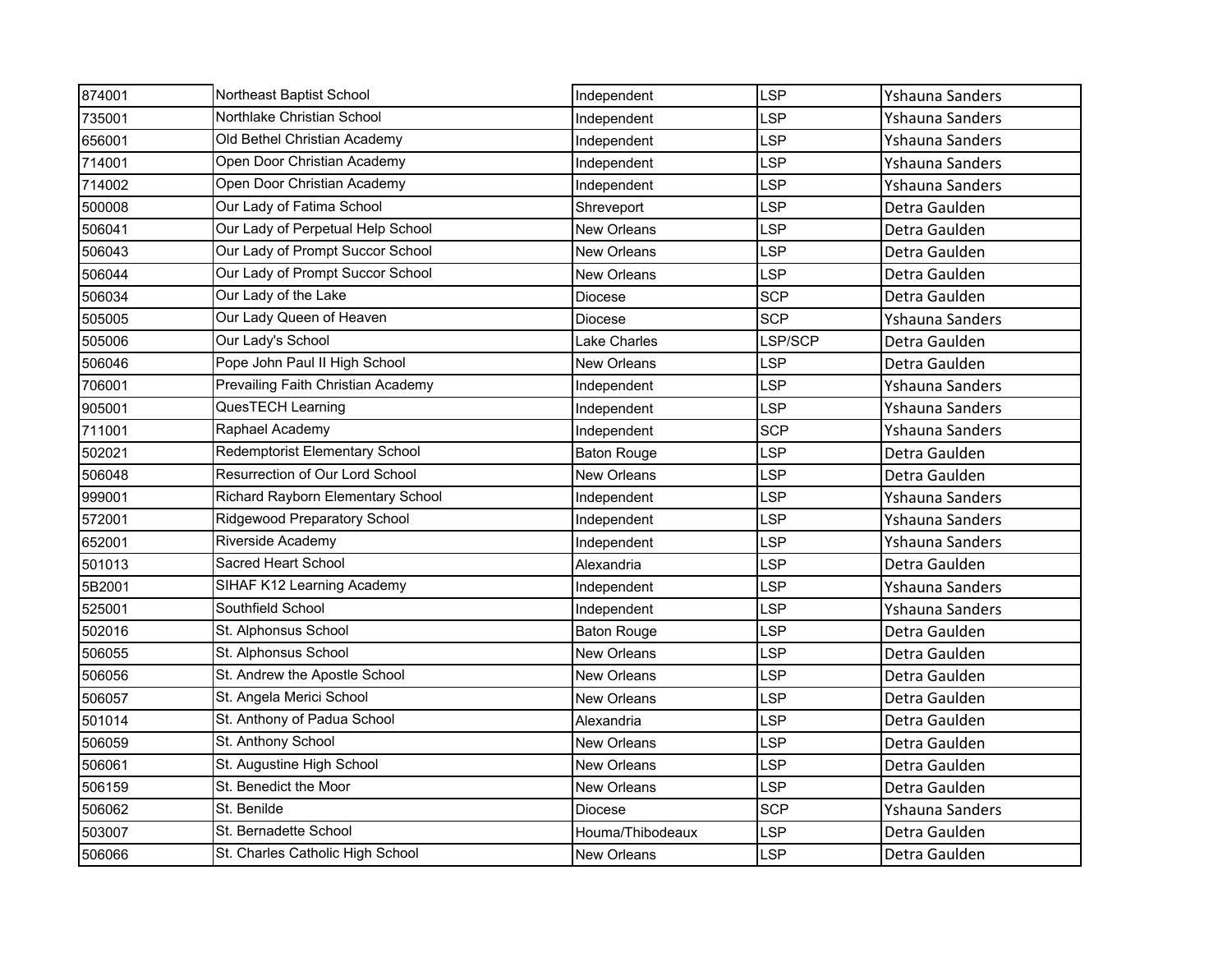| 506067 | St. Christopher School                         | Diocese             | <b>SCP</b> | Detra Gaulden   |
|--------|------------------------------------------------|---------------------|------------|-----------------|
| 506071 | St. Dominic School                             | <b>New Orleans</b>  | <b>LSP</b> | Detra Gaulden   |
| 502018 | St. Elizabeth School                           | Baton Rouge         | <b>LSP</b> | Detra Gaulden   |
| 501016 | St. Frances Cabrini School                     | Alexandria          | <b>LSP</b> | Detra Gaulden   |
| 502019 | St. Francis Xavier School                      | <b>Baton Rouge</b>  | <b>LSP</b> | Detra Gaulden   |
| 500010 | St. Frederick High School                      | Shreveport          | <b>LSP</b> | Detra Gaulden   |
| 503009 | St. Genevieve School                           | Houma/Thibodeaux    | <b>LSP</b> | Detra Gaulden   |
| 503010 | St. Gregory Barbarigo School                   | Houma/Thibodeaux    | LSP        | Detra Gaulden   |
| 502040 | St. Jean Vianney School                        | <b>Baton Rouge</b>  | <b>LSP</b> | Detra Gaulden   |
| 506079 | St. Joan of Arc School                         | <b>New Orleans</b>  | <b>LSP</b> | Detra Gaulden   |
| 506080 | St. Joan of Arc School                         | <b>New Orleans</b>  | <b>LSP</b> | Detra Gaulden   |
| 502023 | St. John Elementary School                     | <b>Baton Rouge</b>  | <b>LSP</b> | Detra Gaulden   |
| 504031 | St. John Elementary School                     | Lafavette           | <b>LSP</b> | Detra Gaulden   |
| 502024 | St. John High School                           | <b>Baton Rouge</b>  | <b>LSP</b> | Detra Gaulden   |
| 626001 | St. John Lutheran School                       | Independent         | LSP        | Yshauna Sanders |
| 502046 | St. John Primary                               | <b>Baton Rouge</b>  | LSP        | Detra Gaulden   |
| 501034 | St. Joseph Elementary & High School            | Alexandria          | <b>LSP</b> | Detra Gaulden   |
| 503012 | St. Joseph Elementary School                   | Houma/Thibodeaux    | <b>LSP</b> | Detra Gaulden   |
| 500020 | St. Joseph School                              | Shreveport          | <b>LSP</b> | Detra Gaulden   |
| 502025 | St. Joseph School                              | <b>Baton Rouge</b>  | <b>LSP</b> | Detra Gaulden   |
| 506122 | St. Katharine Drexel Preparatory School        | <b>New Orleans</b>  | <b>LSP</b> | Detra Gaulden   |
| 506087 | St. Leo the Great                              | <b>New Orleans</b>  | LSP        | Detra Gaulden   |
| 9B3001 | St. Lillian Academy                            | Independent         | LSP/SCP    | Yshauna Sanders |
| 505009 | St. Louis Catholic High                        | Diocese             | <b>SCP</b> | Detra Gaulden   |
| 505009 | St. Louis Catholic High School                 | <b>Lake Charles</b> | <b>LSP</b> | Detra Gaulden   |
| 506091 | St. Margaret Mary School                       | <b>New Orleans</b>  | LSP        | Detra Gaulden   |
| 505010 | St. Margaret School                            | Lake Charles        | LSP/SCP    | Detra Gaulden   |
| 506095 | St. Mary's Academy                             | <b>New Orleans</b>  | <b>LSP</b> | Detra Gaulden   |
| 503013 | St. Mary's Nativity                            | Houma/Thibodeaux    | LSP        | Detra Gaulden   |
| 506099 | St. Michael Special School                     | Diocese             | <b>SCP</b> | Yshauna Sanders |
| 502036 | St. Michael the Archangel Diocesan Regional HS | <b>Baton Rouge</b>  | <b>LSP</b> | Detra Gaulden   |
| 506101 | St. Pauls School                               | Diocese             | <b>SCP</b> | Detra Gaulden   |
| 506103 | St. Peter Catholic School                      | Diocese             | <b>SCP</b> | Detra Gaulden   |
| 502004 | St. Peter Chanel Interparochial School         | <b>Baton Rouge</b>  | <b>LSP</b> | Detra Gaulden   |
| 506104 | St. Peter School                               | <b>New Orleans</b>  | <b>LSP</b> | Detra Gaulden   |